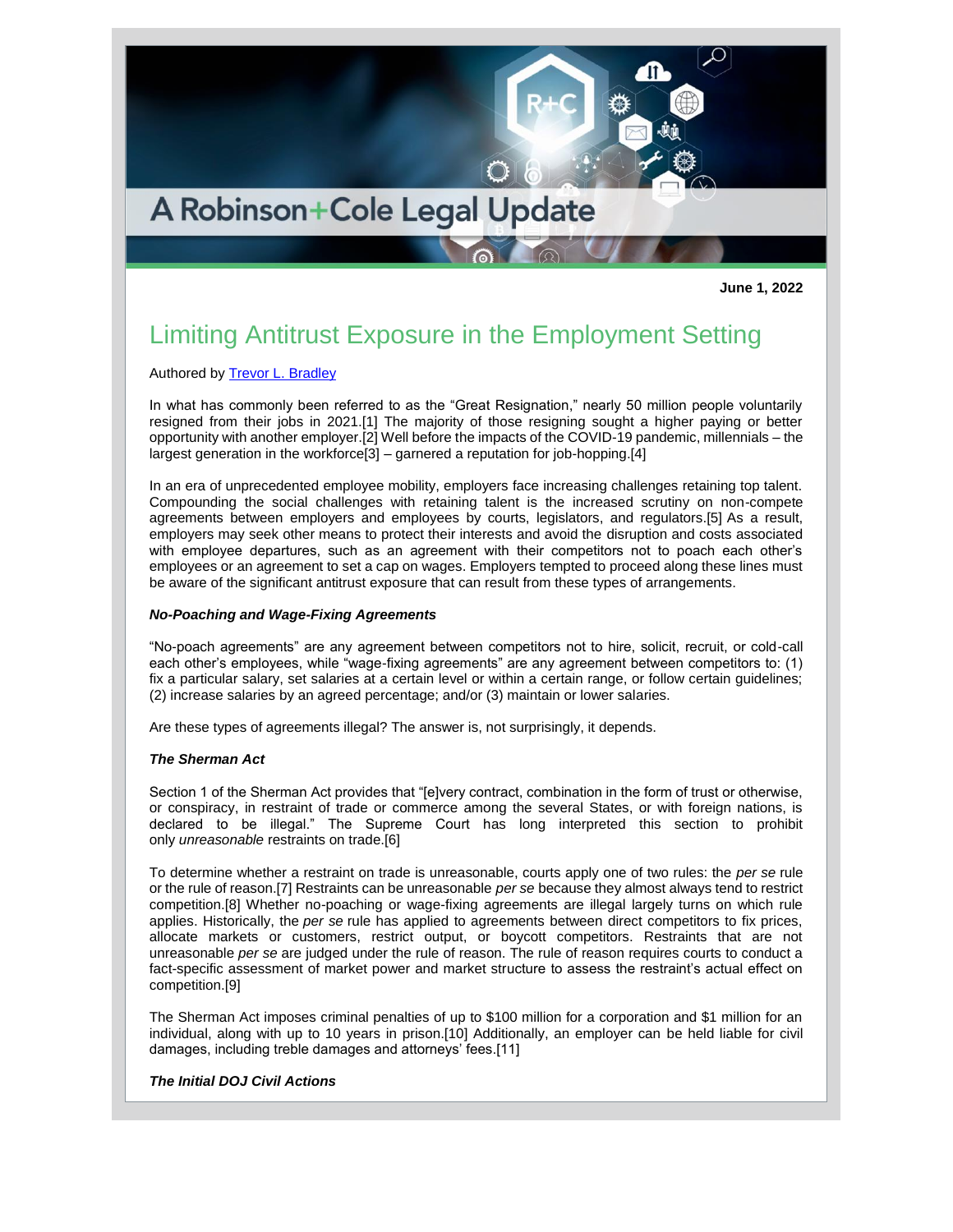In 2010, the Antitrust Division of the Department of Justice (DOJ) began bringing civil actions against several Silicon Valley companies, alleging "no cold-call" agreements violated the Sherman Act.[12] Soon thereafter, private plaintiff class action suits followed on similar theories,[13] which resulted in headlinegrabbing settlements for hundreds of millions of dollars.[14]

### *The DOJ Guidance*

In 2016, the DOJ and FTC issued "Antitrust Guidance for Human Resources Professionals" (the Guidance).[15] The Guidance addressed no-poaching and wage-fixing agreements.[16] The Guidance's stated purpose was to "alert human resource (HR) professionals and others involved in the hiring and compensation decisions to potential violations of the antitrust laws."[17]

The Guidance claimed that "naked" wage-fixing or no-poaching agreements among employers are *per se* illegal.[18] The DOJ explained that a naked agreement is one that is "separate from or not reasonably necessary to a larger legitimate collaboration between the employers."[19]

Notably, the Guidance announced a significant enforcement policy shift. The DOJ stated, "going forward, [it] intends to proceed criminally against naked wage fixing or no-poaching agreements."[20] The Guidance explained that such agreements "eliminate competition in the same irredeemable way as agreements to fix product prices or allocate customers, which have traditionally been criminally investigated and prosecuted as hardcore cartel conduct."[21]

### *The DOJ Criminal Enforcement Actions*

More than four years after the Guidance came out, the DOJ began following through on its stated intention to pursue criminal charges for naked no-poaching and wage-fixing agreements.[22] As was the case with the DOJ's first civil enforcement actions, private litigants have tacked on class action suits mirroring the indictments.[23]

In these cases, the DOJ contends that the arrangements at issue are *per se* unlawful under the Sherman Act. In both *United States v. Jindal*, the first criminal wage-fixing case brought by the DOJ, and *United States v. DaVita Inc.*, the first criminal no-poaching case brought by the DOJ, the court denied the defendants' motions to dismiss.[24] However, the jury recently returned verdicts for the defense in each case.[25]

## *Avoiding Liability: Best Practices*

These types of cases often arise because HR professionals or executives enter into agreements with competitors, unaware of the antitrust implications. While the initial wave of cases involved large Silicon Valley tech companies, three of the most recent indictments involve relatively small health care companies.[26] Notwithstanding the recent defense verdicts in the criminal proceedings, employers – regardless of size or industry[27] – should ensure they have procedures and policies in place to mitigate their antitrust exposure.

Employers may want to provide training for their employees and executives involved in hiring and compensation decisions to educate them about the potential consequences of no-poaching and wagefixing agreements.

1. The DOJ Interprets Agreement, Competitors, and Compensation Broadly

Employers should be cognizant of three important facts. First, agreements not to hire or solicit a competitor's employees or to fix wages can run afoul of the antitrust laws no matter if the agreement is informal or formal, written or unwritten, or spoken or unspoken.[28] Second, these agreements can violate the antitrust laws regardless of whether the companies subject to the agreement make the same products or compete to provide the same services. If the companies compete to hire or retain employees, they are considered competitors in the employment marketplace.[29] Third, specifically with regard to wage-fixing agreements, the DOJ interprets wages broadly to include any element of compensation, including, for example, gym memberships, parking, transit subsidies, meals or meal subsidies and similar benefits of employment.[30]

2. Caution Against Sharing Information with Competitors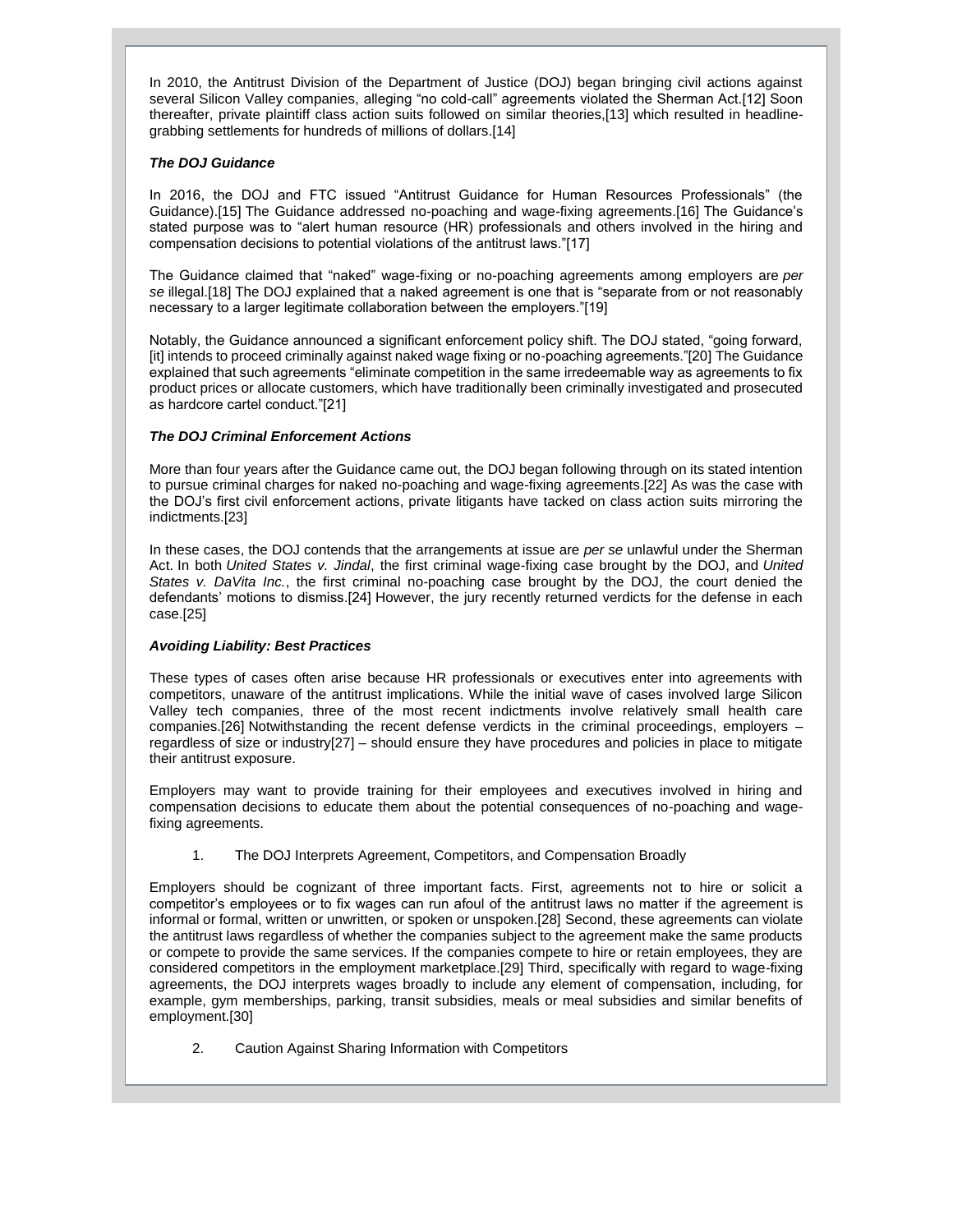Employers should also be careful to train their employees about the risks associated with sharing information with competitors. Even if there is not an explicit agreement to fix compensation, exchanging competitively-sensitive information could serve as evidence of an implicit illegal agreement.[31] Similarly, while sharing information is not *per se* illegal on its own, an agreement to share information may lead to civil liability under the rule of reason if it is likely to have an anti-competitive effect.[32]

If employers do need to share such information with competitors, the information should be: exchanged through a neutral third party (*e.g.*, a trade association); historical (more than three months old); and aggregated from a large group of reporting employers (as least five) so competitors cannot link particular data to an individual source.[33]

3. Any Agreement Must Be Ancillary To a Legitimate Joint Venture or the Sale of a Business

If a no-poaching or wage-fixing agreement must be entered into, employers should ensure it is part of a larger legitimate joint venture or a merger or acquisition.[34] FTC officials Debbie Feinstein, Geoffrey Green, and Tara Koslov have identified "consulting services, outsourcing vendors, and mergers or acquisitions" as part of a non-exhaustive list of circumstances in which no-poaching agreements might not violate the antitrust laws.[35]

Generally, if the parties are in a vertical relationship (*e.g.*, manufacturers and resellers) or the agreement is otherwise ancillary to a larger legitimate collaboration, then courts will apply the rule of reason. On the other hand, courts will likely apply the *per se* rule to purely horizontal agreements (*i.e.*, those between direct competitors).[36] Courts have long recognized that the rule of reason applies to restrictive agreements ancillary to a merger or acquisition.[37] Currently, the issue federal courts are commonly grappling with is no-poaching provisions contained in franchise agreements. Courts have not come to a consensus on whether the rule of reason applies or the *per se* rule,[38] or even whether a franchise and its franchisees are separate actors for purposes of antitrust analyses.[39]

Even if an employer is confident the no-poaching provision is ancillary to a legitimate joint venture, the agreement should: (1) specifically identify the ancillary joint venture; (2) be narrowly tailored in scope (regarding both the employees covered and geographically) and duration; (3) to the extent possible, identify with reasonable specificity the employees who are subject to the restrictions; and (4) provide a legitimate pro-competitive basis for why the non-compete is necessary (a mere desire to be free from competition is not sufficient).

4. Consider the Applicable Law

While the United States has taken the lead in investigating and taking enforcement action against wagefixing and no-poaching agreements, indications are that Europe is not far behind. On October 19, 2021, Executive Vice-President and Commissioner for Competition of the European Commission, Margrethe Vestager, delivered a speech that addressed no-poach agreements.[40] Most notably, Vestager stated "some buyer cartels do have a very direct effect on individuals, as well as on competition, when companies collude to fix the wages they pay; or when they use so-called 'no-poach' agreements as an indirect way to keep wages down, restricting talent from moving where it serves the economy best."

While some national competition authorities in Europe have taken enforcement action against no-poach and wage-fixing agreements, no enforcement action has been taken yet by authorities in the United Kingdom or by the European Commission. Vestager's comments signal that could be changing.

5. Consider Taking Advantage of the DOJ's Leniency Policy

Employers may wish to review any current arrangements they have with competitors and, to the extent there are any potentially illegal agreements, consider reporting that to the DOJ to take advantage of its leniency policy.[41] The European Commission has a similar leniency program.[42]

## *Conclusion*

Employers should be wary of placing too much reliance on the recent jury verdicts for the defendants in *Jindal* and *DaVita*. The DOJ shows no signs of slowing its enforcement initiative against labor agreements.

### **ENDNOTES**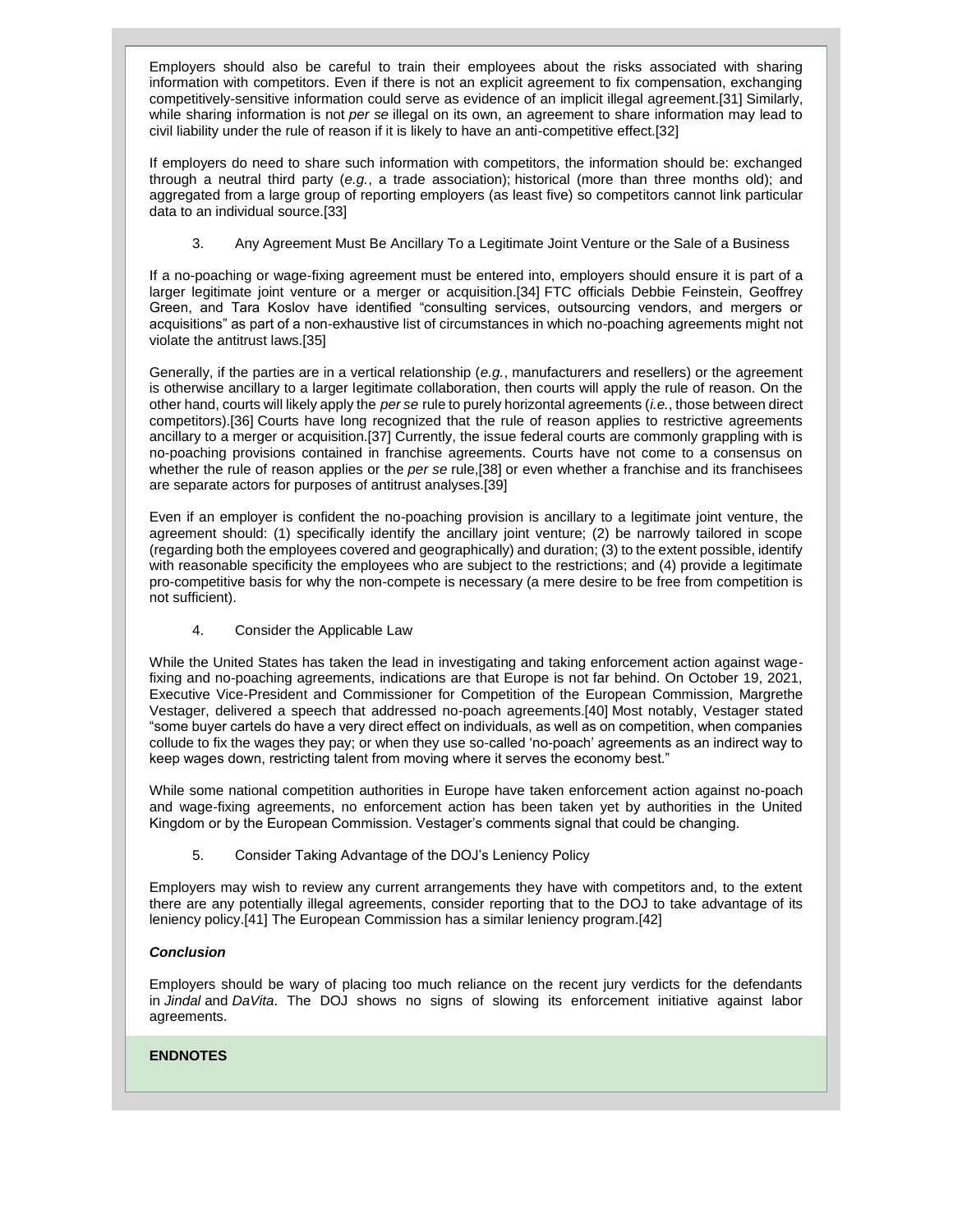[1] <https://www.cnbc.com/2022/02/01/roughly-47-million-people-quit-their-job-last-year.html>

[2] [https://www.pewresearch.org/fact-tank/2022/03/09/majority-of-workers-who-quit-a-job-in-2021-cite](https://www.pewresearch.org/fact-tank/2022/03/09/majority-of-workers-who-quit-a-job-in-2021-cite-low-pay-no-opportunities-for-advancement-feeling-disrespected/)[low-pay-no-opportunities-for-advancement-feeling-disrespected/](https://www.pewresearch.org/fact-tank/2022/03/09/majority-of-workers-who-quit-a-job-in-2021-cite-low-pay-no-opportunities-for-advancement-feeling-disrespected/)

[3] <https://www.pewresearch.org/fact-tank/2018/04/11/millennials-largest-generation-us-labor-force/>

[4] <https://www.gallup.com/workplace/231587/millennials-job-hopping-generation.aspx> ("Unattached to organizations and institutions, people from this generation — born between 1980 and 1996 — are said to move freely from company to company, more so than any other generation.").

[5] *See, e.g.*, [https://www.whitehouse.gov/briefing-room/presidential-actions/2021/07/09/executive-order](https://www.whitehouse.gov/briefing-room/presidential-actions/2021/07/09/executive-order-on-promoting-competition-in-the-american-economy/)[on-promoting-competition-in-the-american-economy/](https://www.whitehouse.gov/briefing-room/presidential-actions/2021/07/09/executive-order-on-promoting-competition-in-the-american-economy/) (July 9, 2021 Executive Order issued by President Biden directing the Federal Trade Commission (FTC) to "consider working with the rest of the Commission to exercise the FTC's statutory rulemaking authority … to curtail the unfair use of noncompete clauses and other clauses or agreements that may unfairly limit worker mobility."); [https://www.reuters.com/legal/transactional/restrictive-covenants-evolve-common-law](https://www.reuters.com/legal/transactional/restrictive-covenants-evolve-common-law-statutory-regulation-2022-watershed-2022-02-22/)[statutory-regulation-2022-watershed-2022-02-22/](https://www.reuters.com/legal/transactional/restrictive-covenants-evolve-common-law-statutory-regulation-2022-watershed-2022-02-22/) (stating 30 states (including Washington, D.C.) now have laws affecting restrictive covenants).

[6] *State Oil Co. v. Khan*, 522 U.S. 3, 10 (1997)

[7] *Ohio v. Am. Express Co.*, 138 S. Ct. 2274, 2284 (2018)

[8] *Id.*

[9] *Id.*

[10] 15 U.S.C. § 1.

[11] 15 U.S.C. § 15.

[12] *See* <https://www.justice.gov/atr/case-document/complaint-0> (complaint against Adobe, Apple, Google, Intel, Intuit, and Pixar related to five "no cold call" agreements), [https://www.justice.gov/atr/case](https://www.justice.gov/atr/case-document/complaint-146)[document/complaint-146](https://www.justice.gov/atr/case-document/complaint-146) (complaint against Lucasfilm related to a "no cold call" agreement with Pixar), and <https://www.justice.gov/atr/case-document/complaint-88> (complaint against eBay related to no poach agreement with Intuit); *see also* [https://www.justice.gov/opa/pr/justice-department-requires-lucasfilm](https://www.justice.gov/opa/pr/justice-department-requires-lucasfilm-stop-entering-anticompetitive-employee-solicitation)[stop-entering-anticompetitive-employee-solicitation.](https://www.justice.gov/opa/pr/justice-department-requires-lucasfilm-stop-entering-anticompetitive-employee-solicitation)

[13] *See In re High-Tech Emp. Antitrust Litig.*, 985 F. Supp. 2d 1167 (N.D. Cal. 2013); *In re Animation Workers Antitrust Litig.*,123 F. Supp. 3d 1175 (N.D. Cal. 2015); *Garrison v. Oracle Corp.*, 159 F. Supp. 3d 1044 (N.D. Cal. 2016).

[14] *See, e.g.*, *In re High-Tech Employee Antitrust Litigation*, 2015 U.S. Dist. LEXIS 118051, at \*12-13, \*22-23 (N.D. Cal. Sept. 2, 2015) (\$435 million settlement).

[15] *[See](https://app.constantcontact.com/pages/campaigns/email)* Department of Justice and Federal Trade Commission, Antitrust Guidance for Human Resource Professionals, October 2016, available at *<https://www.justice.gov/atr/file/903511/download>*

[16] *Id.* at 3.

[17] *Id.* at 1.

[18] *Id.*

[19] *Id.*

[20] *Id.* at 4.

[21] *Id.*

[22] *See, e.g.*, Press Release, Department of Justice Office of Public Affairs, Former Owner of Health Care Staffing Company Indicted for Wage Fixing (Dec. 10, 2020), available at [https://www.justice.gov/opa/pr/former-owner-health-care-staffing-company-indicted-wage-fixing;](https://www.justice.gov/opa/pr/former-owner-health-care-staffing-company-indicted-wage-fixing) Press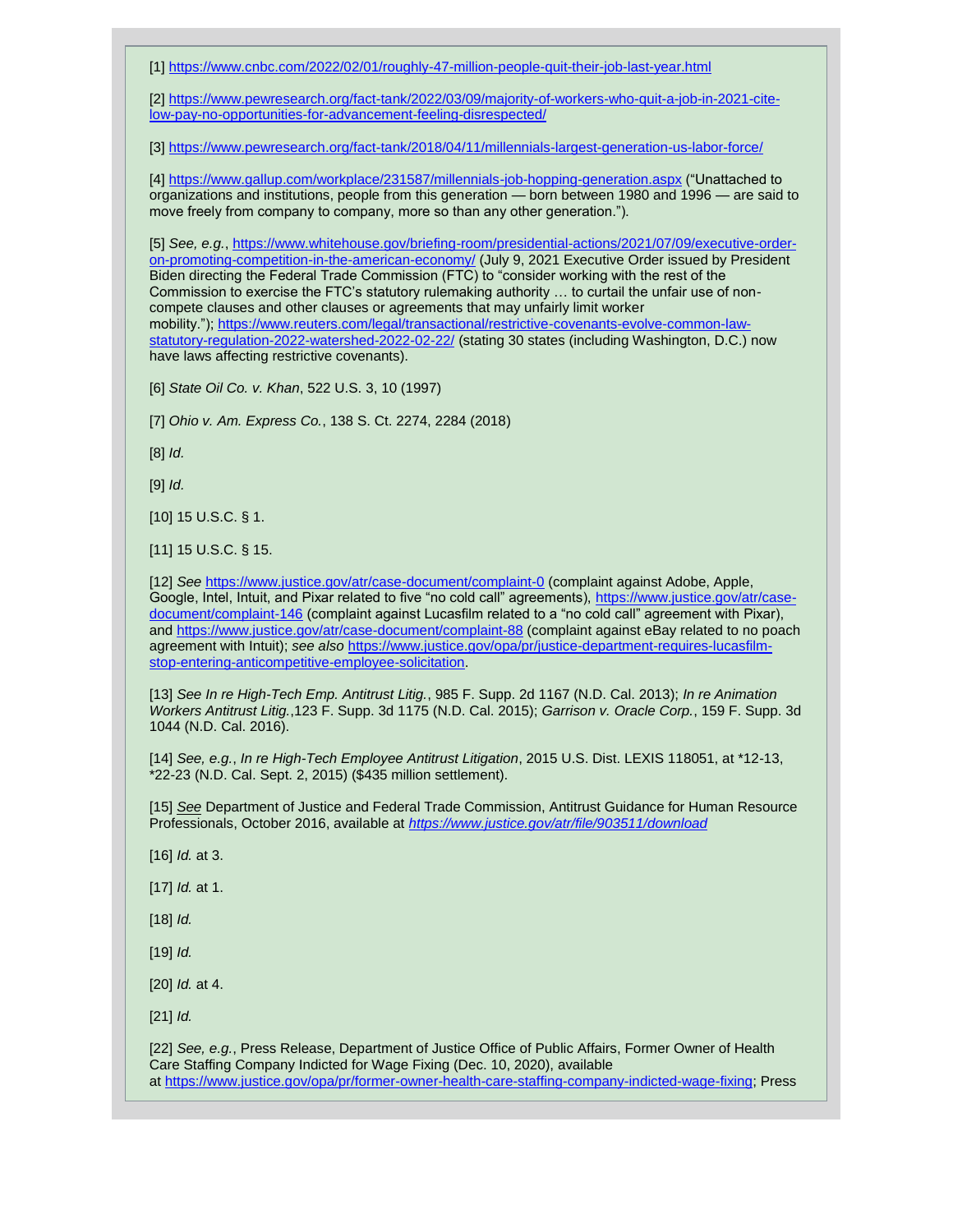Release, Department of Justice Office of Public Affairs, Health Care Company Indicted for Labor Market Collusion (Jan. 7, 2021), available at [https://www.justice.gov/opa/pr/health-care-company-indicted-labor](https://www.justice.gov/opa/pr/health-care-company-indicted-labor-market-collusion)[market-collusion;](https://www.justice.gov/opa/pr/health-care-company-indicted-labor-market-collusion) Press Release, Department of Justice Office of Public Affairs, Health Care Staffing Company and Executive Indicted for Colluding to Suppress Wages of School Nurses (Mar. 30, 2021), available at [https://www.justice.gov/opa/pr/health-care-staffing-company-and-executive-indicted](https://www.justice.gov/opa/pr/health-care-staffing-company-and-executive-indicted-colluding-suppress-wages-school-nurses)[colluding-suppress-wages-school-nurses;](https://www.justice.gov/opa/pr/health-care-staffing-company-and-executive-indicted-colluding-suppress-wages-school-nurses) Press Release, Former Aerospace Outsourcing Executive Charged for Key Role in a Long-Running Antitrust Conspiracy (Dec. 9, 2021), available at [https://www.justice.gov/opa/pr/former-aerospace-outsourcing-executive-charged-key-role-long](https://www.justice.gov/opa/pr/former-aerospace-outsourcing-executive-charged-key-role-long-running-antitrust-conspiracy)[running-antitrust-conspiracy.](https://www.justice.gov/opa/pr/former-aerospace-outsourcing-executive-charged-key-role-long-running-antitrust-conspiracy)

[23] *See, e.g.*, *Pena v. Surgical Affiliates, LLC, et al.*, 1:21-cv-03803 (N.D. Ill. July 16, 2021).

[24] *United States v. Jindal*, 2021 WL 5578687, at \*5 (E.D. Tex. Nov. 29, 2021); *United States v. DaVita Inc.*, 2022 WL 266759, at \*8 (D. Colo. Jan. 28, 2022)

[25] *[United States v. Jindal, et al](https://www.pbwt.com/content/uploads/2022/02/Jindal-Rodgers-Superseding-Indictment.pdf)*., No. 4:20-cr-00358 (April 14, 2022 E.D. Tex.) (ECF No. 112) (finding defendants not guilty of violating the Sherman Act, while finding one defendant guilty on a single count of obstruction of Federal Trade Commission proceedings); *[United States v. DaVita Inc. et](https://www.pbwt.com/content/uploads/2022/02/DaVita-Thiry-Indictment-1.pdf) al.*, 1:21-CR-00229 (April 15, 2022 D. Col.) (ECF No. 264) (returning not guilty verdict for defendants on all counts).

[26] *See supra* note 22.

[27] *See Seaman v. Duke University*, 1:15-CV-462 (M.D.N.C. Sept. 25, 2019), ECF No. 388 (Nopoaching agreement between Duke University and the University of North Carolina resulted in a \$54 million settlement).

[28] *See* Department of Justice and Federal Trade Commission, Antitrust Guidance for Human Resource Professionals, October 2016, at 3, available at *<https://www.justice.gov/atr/file/903511/download>*

- [29] *Id.* at 2.
- [30] *Id.* at 9.
- [31] *Id.* at 4.
- [32] *Id.* at 8.
- [33] *Id.* at 5.
- [34] *Id.* at 3.

[35] [https://www.ftc.gov/enforcement/competition-matters/2016/10/competitive-job-markets-offer-more](https://www.ftc.gov/enforcement/competition-matters/2016/10/competitive-job-markets-offer-more-just-fringe-benefits)[just-fringe-benefits](https://www.ftc.gov/enforcement/competition-matters/2016/10/competitive-job-markets-offer-more-just-fringe-benefits)

[36] *See AYA Healthcare v. AMN Healthcare*, Civ. Action No. 17-205-MMA, 2018 WL 3032552, at \*16 (S.D. Cal. June 19, 2018); *United States v. eBay, Inc.*, 968 F.Supp.2d 1030 (N.D. Cal. 2013)

[37] *See, e.g.*, *Copperweld Corp. v. Indep. Tube Corp.*, 467 U.S. 752, 768 (1984); *Eichorn v. AT&T Corp.*, 248 F.3d 131, 144 (3d Cir. 2001)

[38] Compare *DeSlandes v. McDonald's USA, LLC*, No. 17-C-4857, 2021 WL 3187668 (N.D. Ill. Jul. 28, 2021) and *Conrad v. Jimmy John's Franchise, LLC,* No. 18-cv-00133, 2021 WL 3268339 (S.D. Ill. Jul. 30, 2021) *with Butler v. Jimmy John's Franchise, LLC*, 331 F. Supp. 3d 786, 797 (S.D. Ill. 2018) and *In re Papa John's Employee and Franchisee Employee Antitrust Litig.*, No. 18-cv-00825, 2019 WL 5386484, at \*9 (W.D. Ky. Oct. 21, 2019).

[39] *See, e.g.*, *Arrington v. Burger King Worldwide, Inc.*, 448 F. Supp. 3d 1322, 1332 (S.D. Fla. 2020)

[40] Margrethe Vestager, A new era of cartel enforcement, Speech at the Italian Antitrust Association Annual Conference (Oct. 22, 2021), available at [https://ec.europa.eu/commission/commissioners/2019-](https://ec.europa.eu/commission/commissioners/2019-2024/vestager/announcements/speech-evp-m-vestager-italian-antitrust-association-annual-conference-new-era-cartel-enforcement_en) [2024/vestager/announcements/speech-evp-m-vestager-italian-antitrust-association-annual-conference](https://ec.europa.eu/commission/commissioners/2019-2024/vestager/announcements/speech-evp-m-vestager-italian-antitrust-association-annual-conference-new-era-cartel-enforcement_en)[new-era-cartel-enforcement\\_en.](https://ec.europa.eu/commission/commissioners/2019-2024/vestager/announcements/speech-evp-m-vestager-italian-antitrust-association-annual-conference-new-era-cartel-enforcement_en)